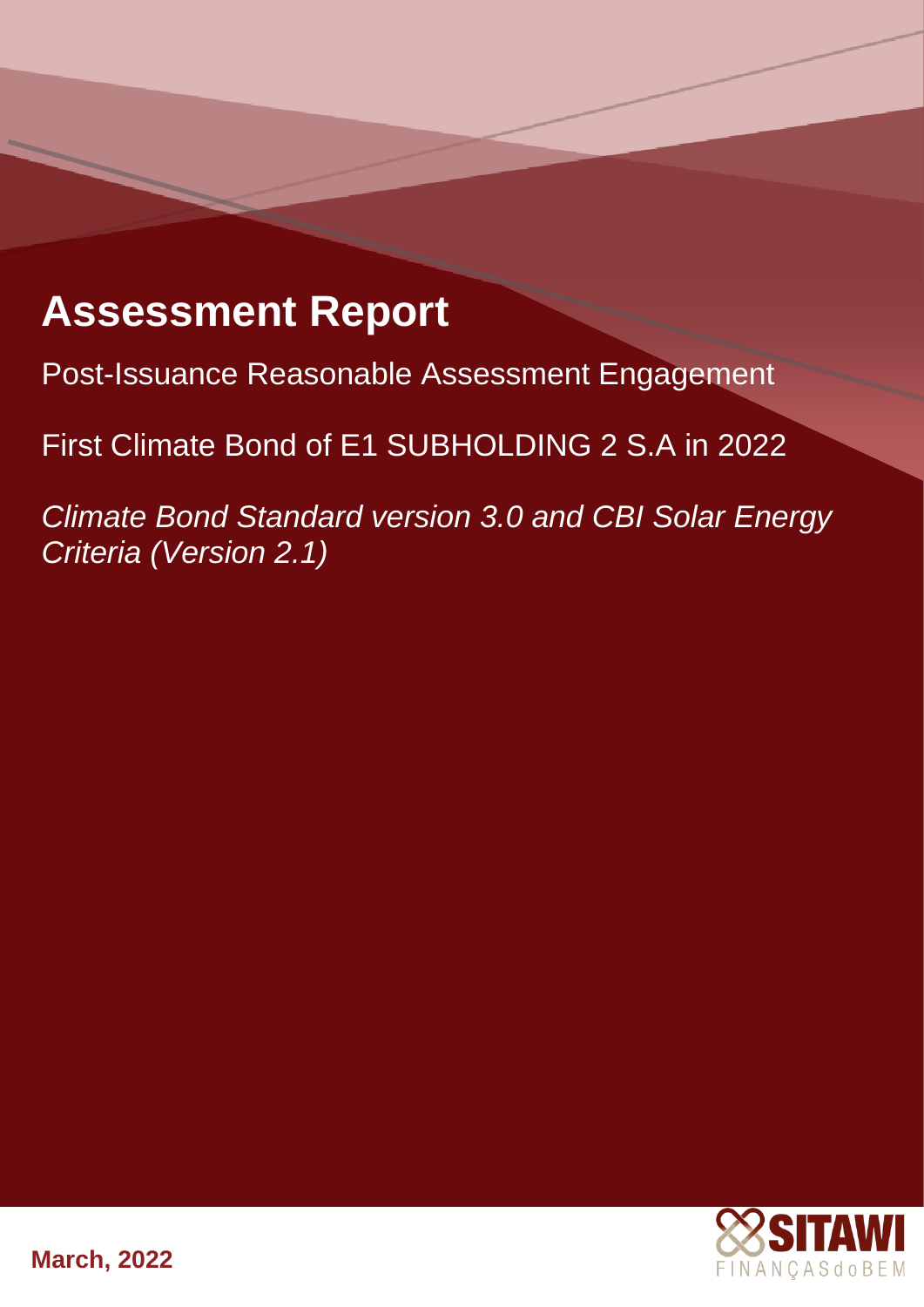# **About SITAWI**

SITAWI Finance for Good is a Brazil-based organization whose mission is to mobilize capital for positive environmental and social impact. We develop financial solutions for social impact and advise the financial sector on how to incorporate environmental and social issues into strategy, risk management and investment analysis. We are one of the 5 best ESG research houses for investors according to Extel Independent Research in Responsible Investment - IRRI 2019 – and a pioneer in the green bond market in Brazil.

# **Index**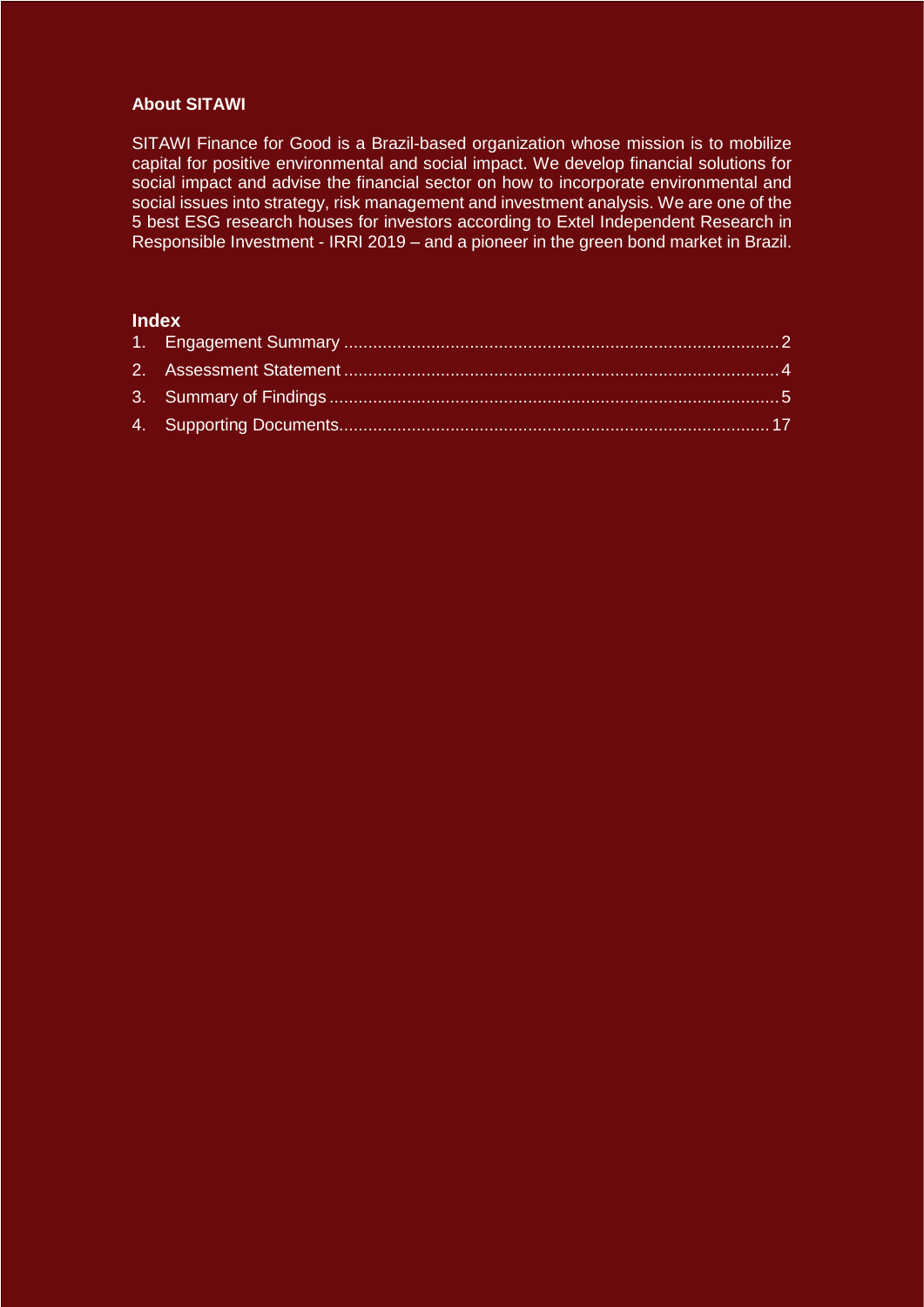# <span id="page-2-0"></span>**I. Engagement Summary**

This report aims to provide a Post-Issuance Verification for the Second tranche of the First Issuance of Non-convertible Debenture ("Bond") issued by *E1 Subholding 2 S.A.,* a sub-holding of E1 Energias Renováveis S.A ("E1 Energia"), as a Certified Climate Bond. The issuance took place on November 08th, 2021.

Only the proceeds from the second tranche of the issuance (BRL 69,700,000.00) are being used to finance the eligible green projects. Therefore, only such tranche was labelled as climate bond according to Climate Bond Standards. The assessment was conducted by SITAWI Finance for Good ("Verifier"), as an independent third-party provider accredited by the Climate Bonds Standards Board.

The proceeds obtained from the tranche are being allocated to finance costs related to the development of 10 distributed solar energy generation projects ("Nominated Projects & Assets"), developed by the Special Purpose Vehicles (SPVs) UFV SKY LTDA ("Sky"), UFV IPIRANGA LTDA ("Ipiranga") and UFV MRS LTDA ("MRS"), which constitute, in the scope of the issuance, as "Greenfield SPVs". The proceeds will be used in future expenses, estimated to occur by the end of 2022.

SITAWI's assessment method follows the Climate Bonds Standards, Version 3.0<sup>1</sup>. The assessment followed Climate Bond Initiative (CBI)'s general requirements (applicable to all bonds) and the Solar Sector Eligibility Criteria of the Climate Bonds Standard Version 2.1 under the Climate Bonds Standard (Version September 2020).

The assessment process consisted of:

- Planning the assessment:
- Risk Assessment;
- Performing the assessment, including client preparation, obtaining evidence, and practitioner assessment;
- Forming the assessment conclusion;
- Preparing the assessment report;
- Submission for CBI certification.

The assessment relied on confidential and public information and documents provided by E1 Energia, desk research, and remote interviews conducted with the sustainability and finance areas. This process was carried out from November 2021 to March 2022.

The assessment was performed by relevant general principles & professional standards of independent auditing, and in line with the International Standard on Assessment Engagements other than Audits or Reviews of Historical Financial Information (ISAE 3000), International Standard in Quality Control (ISQC 1, 2009) and Code of Ethics for Professional Accountants of International Ethics Standards Board for Accountants (IESBA, 2019).

The professionals that performed this assessment have previous knowledge and experience in applying Climate Bonds Standard version 3.0 and Climate Bond Sector Criteria and are familiar with the sector's ESG main risks and opportunities.

SITAWI had access to all documents and professionals requested, thus being able to provide an opinion with a reasonable<sup>2</sup> level of assurance regarding completeness,

<sup>1</sup> <sup>1</sup> <https://www.climatebonds.net/files/files/climate-bonds-standard-v3-20191210.pdf>

<sup>&</sup>lt;sup>2</sup> "In a reasonable assurance engagement, the practitioner reduces assurance engagement risk to an acceptably low level in the circumstances of the engagement to obtain reasonable assurance as the basis for a positive form of expression of the practitioner's conclusion. The level of assurance engagement risk is higher in a limited assurance engagement than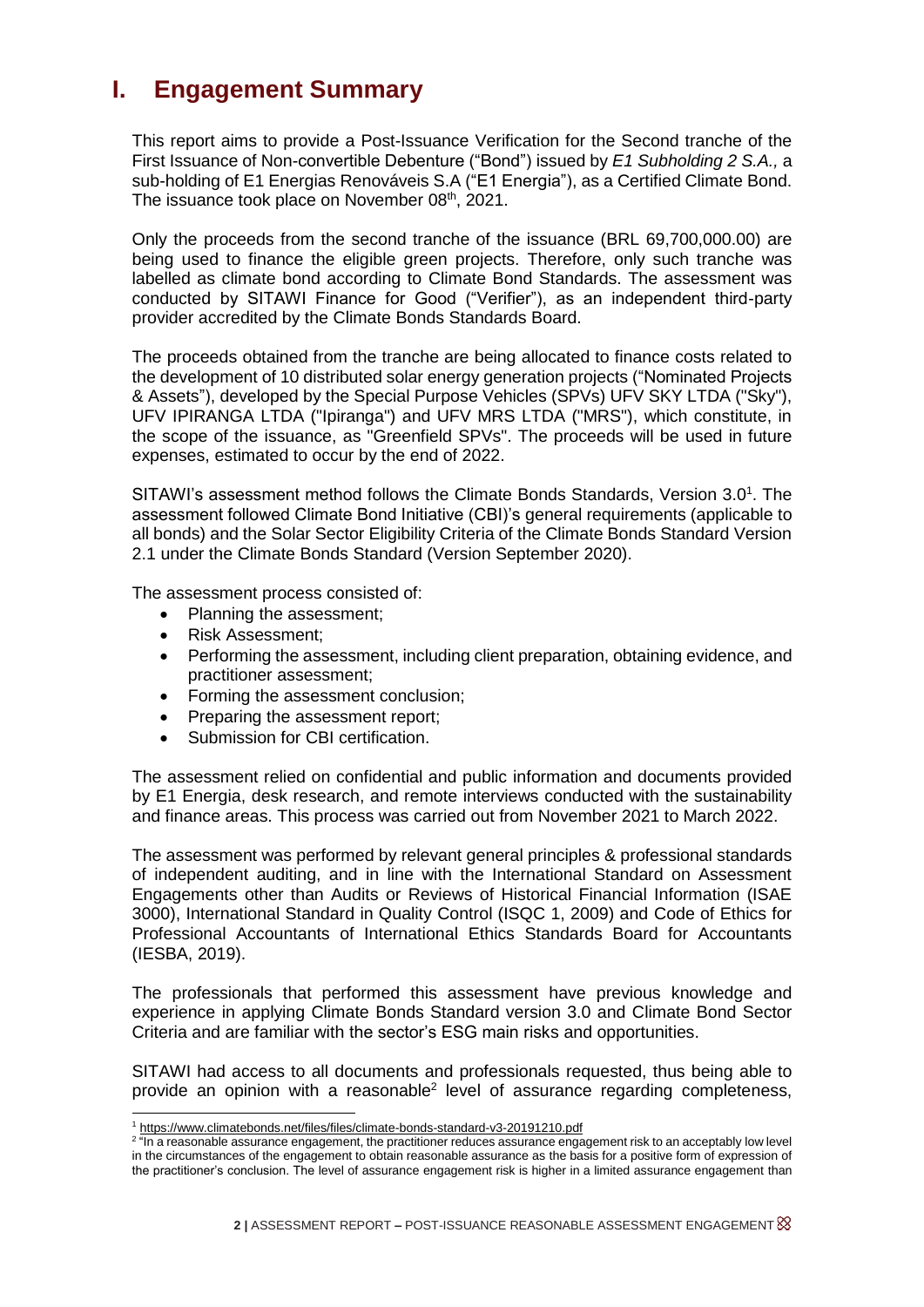accuracy, and reliability. The Issuer displayed a high level of transparency during the execution of this process.

SITAWI is not an E1 Energias Renováveis S.A.'s nor E1 Subholding 2 S.A.'s, shareholder, subsidiary, supplier, or client. In 2021, E1 Energias Renováveis S.A obtained a Second-Party Opinion (SPO) regarding a green bond issued by E1 Subholding S.A – another subsidiary. The assets related to this Bond differ from the E1 Subholding 2 S.A's bond assets. SITAWI declares to have no conflict of interest and can provide an independent opinion regarding E1 Subholding 2 S.A's issuance.

The assessment contained in this report is based on both public and confidential documents provided by the issuer. SITAWI cannot attest or be held responsible for the completeness, preciseness, or reliability of these sources. Therefore, SITAWI will not be held responsible for any decisions based on this report's information.

SITAWI is responsible to provide an external and independent assessment on the conformance of the Bond with the Climate Bonds Standard version 3.0 requirements and associated sector-specific technical criteria. We reinforce that the analysis and opinion in this report shall not be taken as an investment recommendation or a proxy for liquidity or returns.

-

in a reasonable assurance engagement because of the different nature, timing or extent of evidence-gathering procedures" (ISAE 3000, 2013).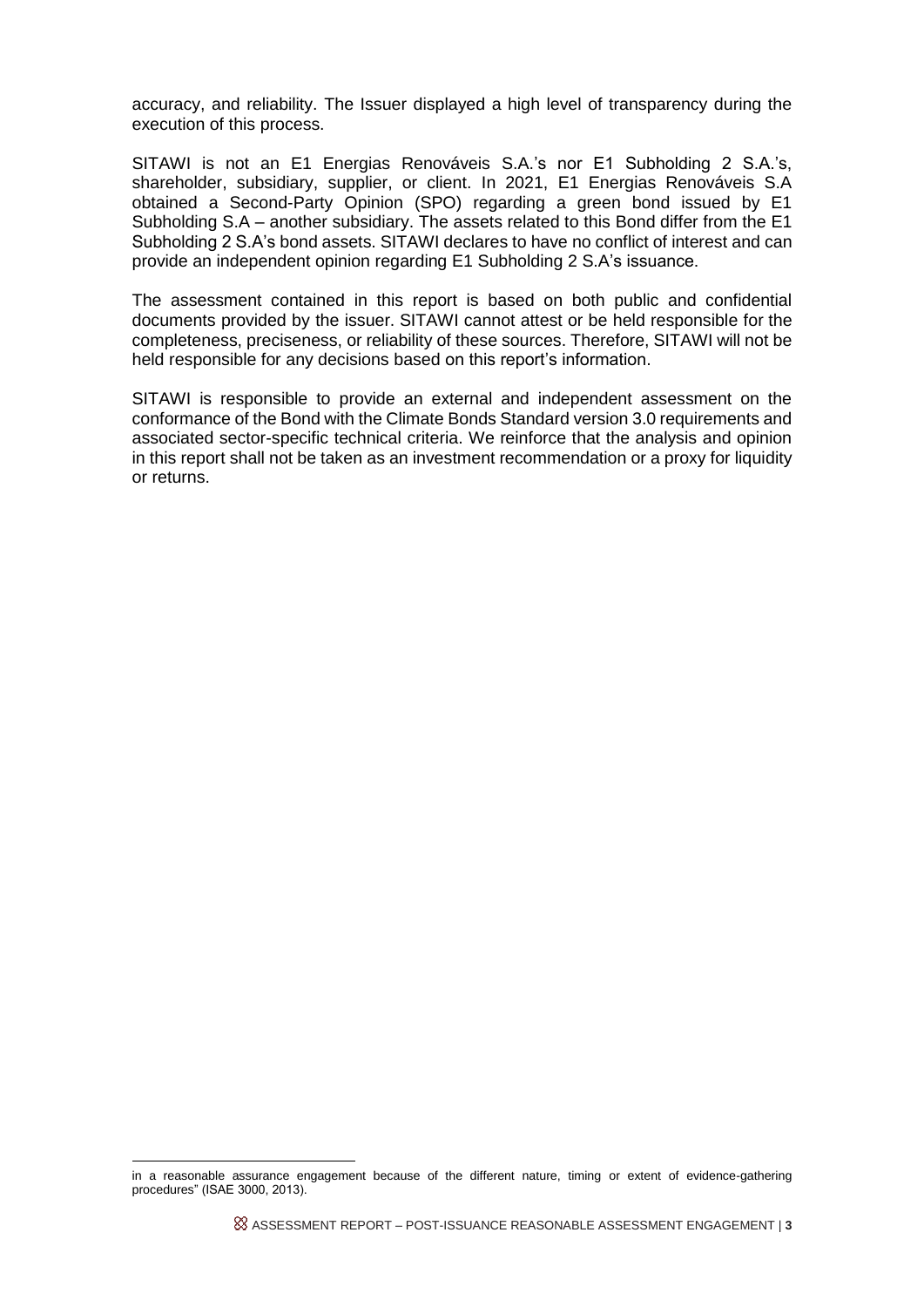# <span id="page-4-0"></span>**II. Assessment Statement**

The proceeds from the Bond are being allocated to financing of expenditures, expenses, or debts related to the implementation of 10 distributed solar energy generation projects. The use of proceeds is set in the Bond's indenture. None of the proceeds is being used to finance/refinance solar facilities with >15% fossil fuel back up.

Based on the reasonable assessment procedures conducted and evidence obtained, in our opinion, the *E1 Subholding 2 S.A's* Second tranche of the First Issuance of Nonconvertible Debenture ("Bond"), issued on November 08<sup>th</sup>, 2021, is in conformance, in all material respects, with both Solar Sector Eligibility Criteria of the Climate Bonds Initiative Version 2.1 and applicable sector-specific technical criteria for solar, and with Climate Bonds Standard Version 3.0. The Issuer is committed to reviewing the bond for up to 24 months to confirm compliance with the Climate Bonds Standard.

Patricia B. Kerkinhoff

 $\overline{\phantom{a}}$ **Patricia Herkenhoff** Practitioner pherkenhoff@sitawi.net

Canila Horst Toigs

**Camila Toigo Practitioner** ctoigo@sitawi.net

 $-$  Al  $\bar{\nu}$ \_\_\_\_\_\_\_\_\_\_\_\_\_\_\_

**Cristóvão Alves Practitioner** Leader calves@sitawi.net

 $\frac{1}{2}$ 

**Gustavo Pimentel** Leader Responsible for Quality [gpimentel@sitawi.net](mailto:gpimentel@sitawi.net) 

**Practitioner Team** Rio de Janeiro, March 10<sup>th</sup>, 2022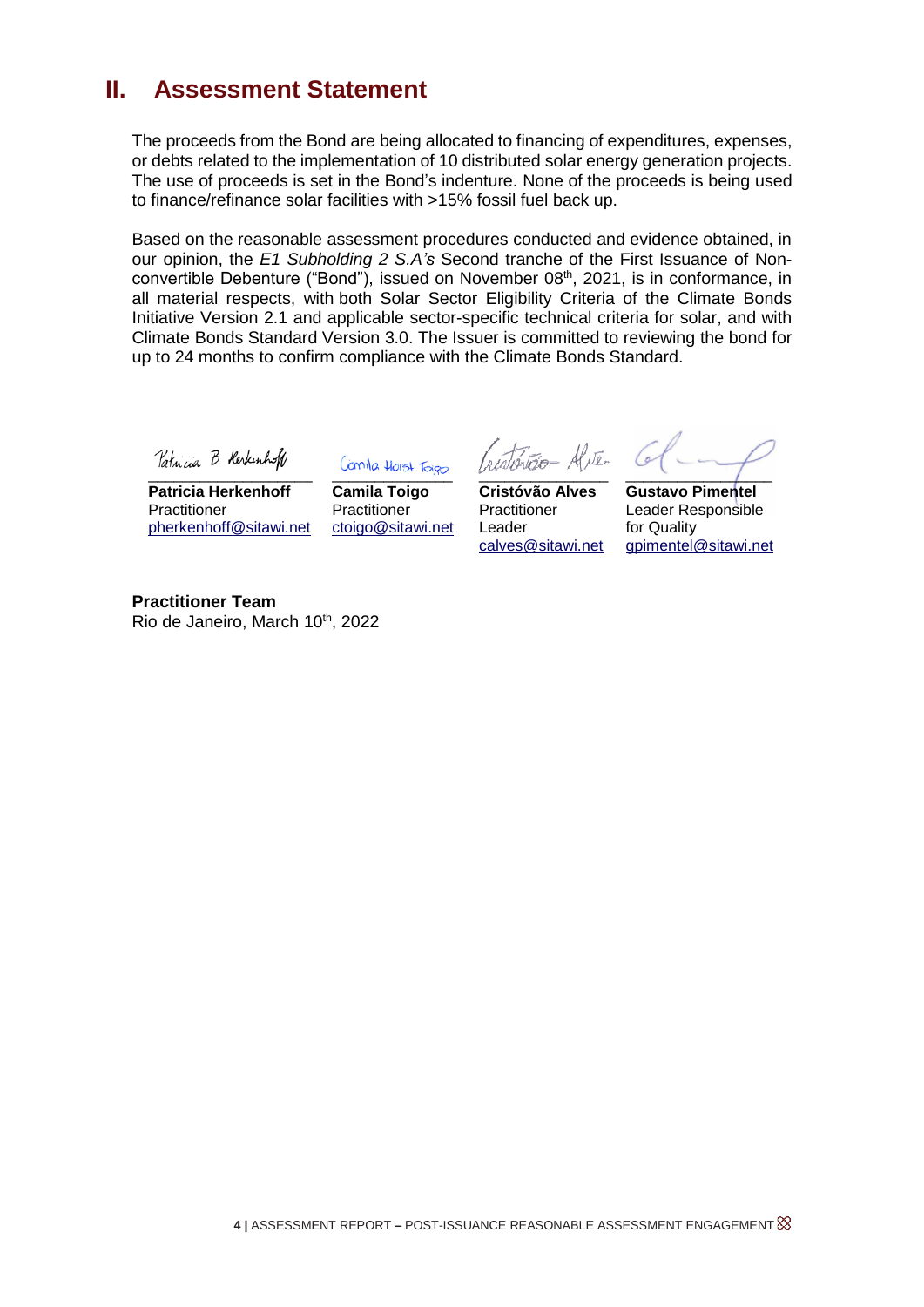# <span id="page-5-0"></span>**III. Summary of Findings**

Upon guidance from the Climate Bond Standards, Version 3.0, SITAWI has assessed the Bond's issuance and the Nominated Projects & Assets, with the following subdivisions:

- a. Pre-Issuance Certification Checklist<sup>3</sup>
- b. Post-Issuance Certification Checklist Assessment4
- c. Climate Bonds Initiative Solar Criteria (Version 2.1) <sup>4</sup> Assessment

# **A. Pre-Issuance Certification Checklist Assessment**

The following assessment is based on Part A of the Climate Bonds Standards Version 3.0, namely the Pre-Issuance Requirements. It is organized according to the items listed in the Pre-Issuance Certification Checklist<sup>5</sup> provided by CBI. Climate Bonds Standard Requirements are listed, followed by each requirement's factual findings. Each of the four sections (1. Use of Proceeds; 2. Process for Evaluation and Selection of Projects and Assets; 3. Management of Proceeds; 4. Reporting) is concluded with SITAWI's assessment conclusion.

# 1. Use of Proceeds

1

**1.1 The Issuer shall document the Nominated Projects & Assets which are proposed to be associated with the Bond and which have been assessed as likely to be Eligible Projects & Assets. The Issuer shall establish a list of Nominated Projects & Assets which can be kept up-to-date during the term of the Bond.**

According to the bond's indenture, and the Issuer's Climate Bond Framework, the Nominated Projects & Assets are 10 distributed solar energy generation projects. Three of them have not started the construction phase yet, and the rest of them are under construction or planning. The operations are due to occur after October 2022. The projects in implementation have adequate environmental licenses. More details are presented below.

| <b>Projects</b>                                | <b>Municipality/State</b> | Size of the project<br>area (ha) | <b>Installed</b><br>capacity (MW) |
|------------------------------------------------|---------------------------|----------------------------------|-----------------------------------|
| SKY - SP (ELEKTRO) -<br>USINA 1 - CARDOSO      | CARDOSO/SP                | 15                               | 4.33                              |
| $SKY - SP$ (ELEKTRO) –<br>USINA 2 - ANDRADINA  | ANDRADINA/SP              |                                  | 4.22                              |
| IPIRANGA – PR (COPEL)<br>LOANDA/PR<br>- LOANDA |                           | 15                               | 2.59                              |
| IPIRANGA – RJ (LIGHT) –<br><b>SEROPÉDICA</b>   | SEROPÉDICA/RJ             | 10                               | 2.56                              |
| IPIRANGA – RS (CEEE) –<br><b>GUAÍBA</b>        | GUAÍBA/RS                 | 14                               | 1.28                              |

*Table 1 – Projects' names, installed capacity, and location*

<sup>3</sup> <https://www.climatebonds.net/files/files/pre-issuance-certification-checklist-CBS-v3.docx>

<sup>4</sup> [https://www.climatebonds.net/files/files/standards/Solar/Sector%20Criteria%20-%20Solar%20v2\\_1.pdf](https://www.climatebonds.net/files/files/standards/Solar/Sector%20Criteria%20-%20Solar%20v2_1.pdf)

<sup>5</sup> <https://www.climatebonds.net/files/files/pre-issuance-certification-checklist-CBS-v3.docx>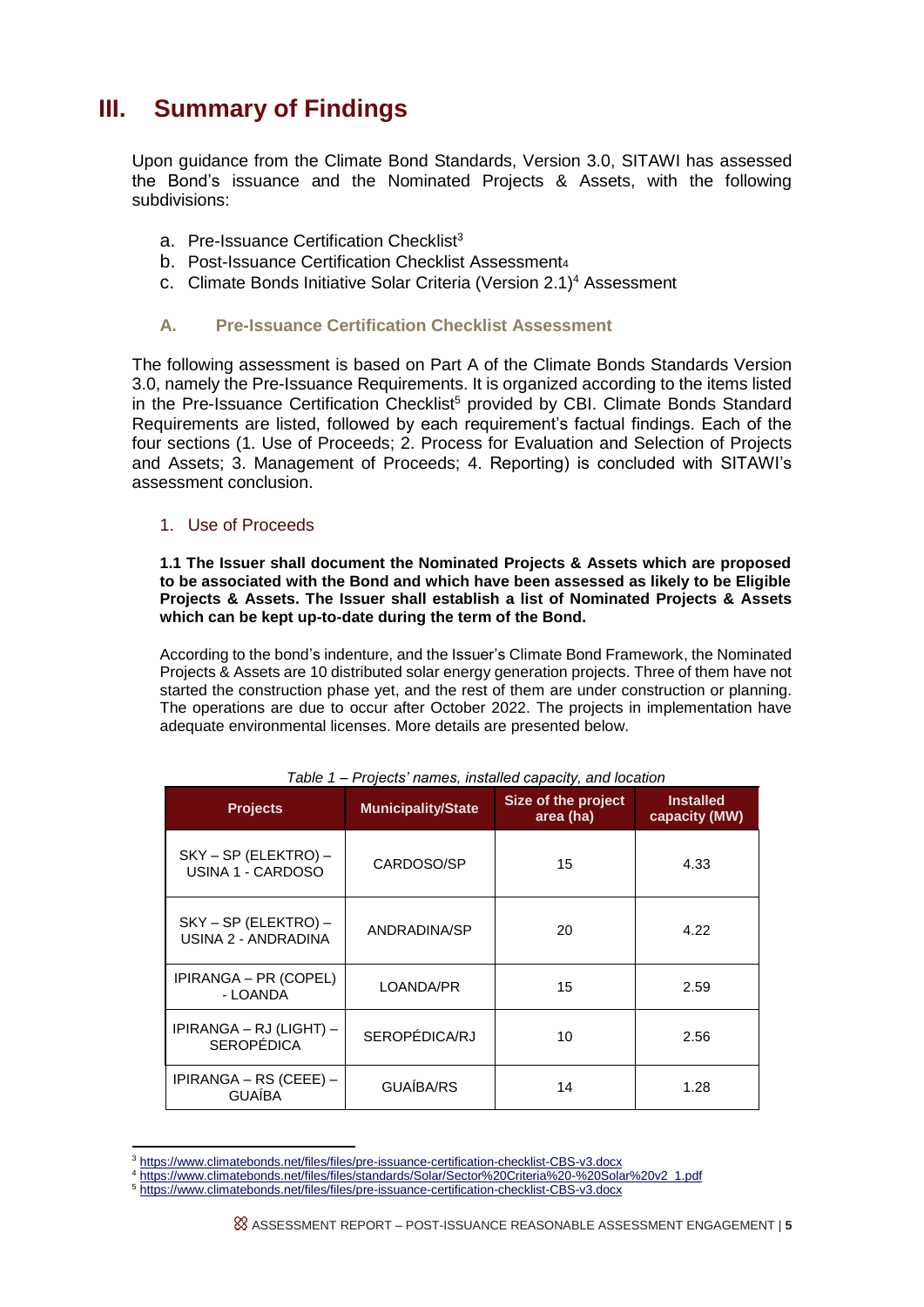| IPIRANGA – SP (CPFL<br>PAULISTA) - USINA 1 -<br><b>PIACATU</b>  | PIACATU/SP  | 15                  | 2.59 |
|-----------------------------------------------------------------|-------------|---------------------|------|
| IPIRANGA – SP (CPFL<br>PAULISTA) - USINA 2 -<br><b>DUARTINA</b> | DUARTINA/SP | 7                   | 1.32 |
| $MRS - MG$<br>(CEMIG)                                           | MG.         | Land in prospection |      |
| $MRS - RJ$ (LIGHT)                                              | <b>RJ</b>   | Land in prospection | 0.42 |
| $MRS - SP (EDP)$                                                | SP          | Land in prospection | 0.34 |

#### **1.2. The expected Net Proceeds of the Bond shall be no greater than the Issuer's total investment exposure to the proposed Nominated Projects & Assets, or the relevant proportion of the Total Market Value of the proposed Nominated Projects & Assets which are owned or funded by the Issuer.**

Only the proceeds of the second tranche of the issuance (BRL 69,700,000.00) are being allocated to finance the eligible green projects. Therefore, only such tranche was labelled as climate bond according to Climate Bond Standards. The Bond's issuance took place on November 8th, 2021. The proceeds are being used in future expenses, estimated to occur by the end of 2022.

According to the Issuer's Framework, the estimated total costs for the implementation of the 10 projects is BRL 87.27 million. The climate bond represents 80% of that. The second tranche represents 54% of the total issuance (BRL 130,000,000.00).

**1.3 Nominated Projects & Assets shall not be nominated to other Certified Climate Bonds, Certified Climate Loans, Certified Climate Debt Instruments, green bonds, green loans or other labelled instruments (such as social bonds or SDG bonds) unless it is demonstrated by the Issuer that:**

**1.3.1 Distinct portions of the Nominated Projects & Assets are being funded by different Certified Climate Bonds, Certified Climate Loans, Certified Climate Debt Instruments, green bond, green loans or other labelled instruments or;**

#### **1.3.2 The existing Certified Climate Bond, Certified Climate Loan or Certified Climate Debt Instrument is being refinanced via another Certified Climate Bond, Certified Climate Loan or Certified Climate Debt Instrument.**

The Bond was previously labelled as a green bond and received a Second Party Opinion by SITAWI. The Bond, under the same condition, is now applying for a Climate Bond Certification. The Nominated Projects & Assets have never been nominated for any other green/climate or analogous certification. Therefore, there is no risk of contamination of proceeds.

In our opinion, the Bond is in conformance, in all material respects, with the 'Use of Proceeds' portion of the Pre-Issuance Certification Checklist.

## 2. Process for Evaluation and Selection of Projects and Assets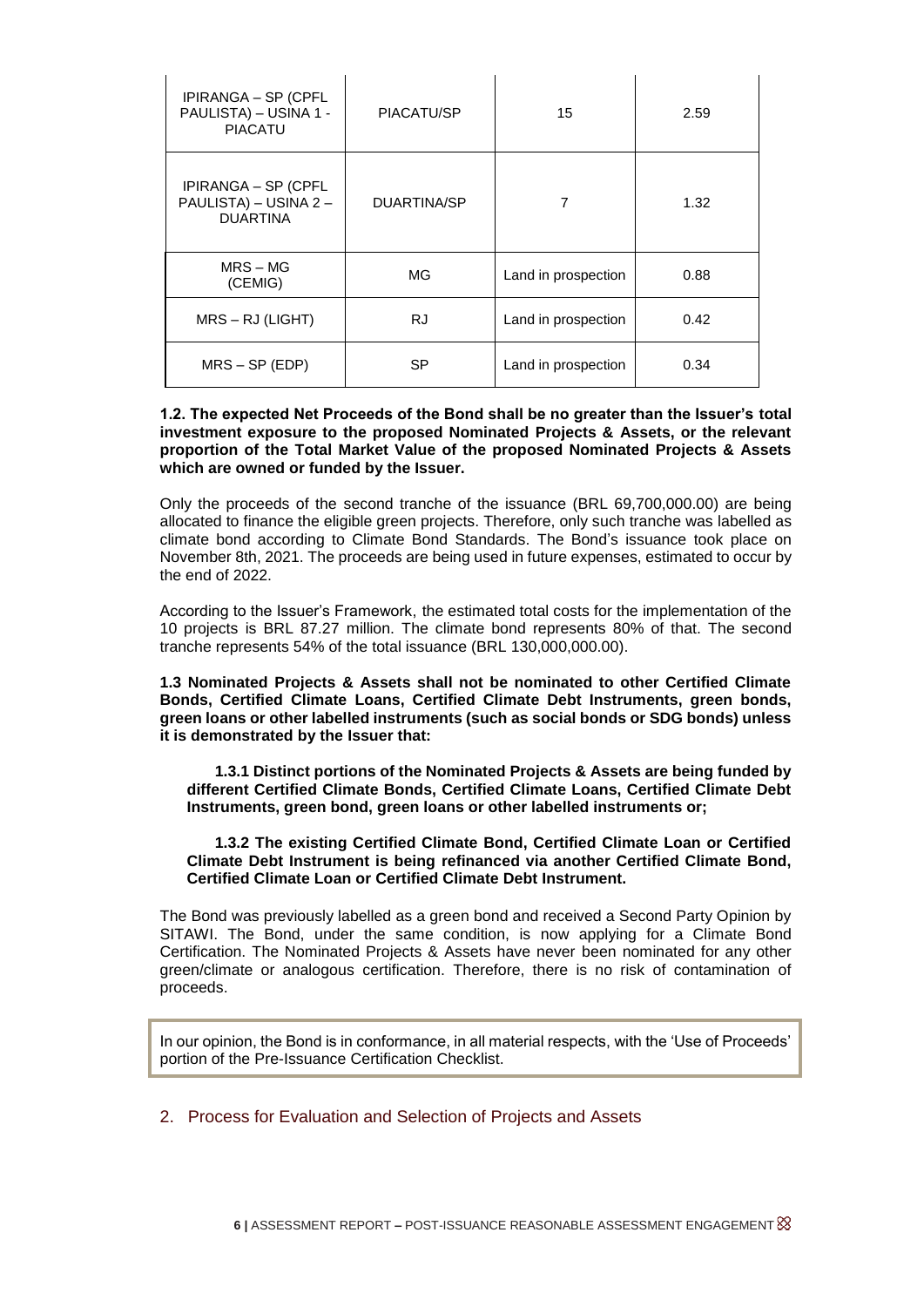**2.1. The Issuer shall establish, document and maintain a decision-making process which it uses to determine the eligibility of the Nominated Projects & Assets. The decision-making process shall include, without limitation:**

#### **2.1.1. A statement on the climate-related objectives of the Bond.**

The Issuer's Climate Bond Framework states that the climate-related objectives of the bond are the reduction of greenhouse gas (GHG) emissions, through the increase of renewable energy generation. The environmental benefits generated by the project are as indicated in Table 2.

| Table 2 – Environmental Benefits expected of all 10 Nominated Projects & Assets |  |  |
|---------------------------------------------------------------------------------|--|--|
|                                                                                 |  |  |
|                                                                                 |  |  |

| <b>Environmental Benefit</b>              | <b>Projects</b> |
|-------------------------------------------|-----------------|
| Renewable Energy                          |                 |
| <b>Generation Estimate</b>                | 38,625.63       |
| (MWh/year)                                |                 |
| <b>Avoided Greenhouse</b>                 |                 |
| Gas Emissions (thousand                   | 2.38            |
| tCO <sub>2</sub> e per year) <sup>6</sup> |                 |

Regarding eligibility of the Nominated Projects & Assets, the three projects with no defined location will necessarily be distributed solar energy generation projects and will undergo adequate environmental licensing and urban planning licensing.

#### **2.1.2 How the climate-related objectives of the Bond are positioned within the context of the Issuer's overarching objectives, strategy, policy and/or processes relating to environmental sustainability.**

E1 Energia is exclusively dedicated to the development of activities in the sectors of renewable energy, with the structuring and implementation of renewable energy projects. Thus, the climate-related objectives of the Bond are aligned with its core business and strategy.

Also, the Bond's issuance is aligned with the company's Environmental and Social Policy, which reinforces the existence of a business strategy that considers the minimization of the socio-environmental impacts of its operations, thus contributing to a more sustainable economy.

## **2.1.3 Issuer's rationale for issuing the Bond.**

Proceeds obtained through the climate bond will generate an estimate of 38,625.63 MWh per year of renewable energy, and avoid the emission of 2,383.201 tCO2eq per year.

The projects have/will have the approval of local energy distributors, analysis of technical criteria of solar radiation, analysis of impacts on the local community, environmental licensing, and urban planning licensing.

The projects also must be compliant with the Climate Bonds Standard & Certification Scheme Sector Criteria for Solar Energy.

#### **2.1.4 A process to determine whether the Nominated Projects & Assets meet the eligibility requirements specified in Part C (***Clauses 9 and 10***) of the Climate Bonds Standard.**

9. Climate Bonds Taxonomy: The Nominated Projects & Assets fall into the "Solar" under "Energy" investment area as included in the Climate Bonds Taxonomy.

10. Sector Eligibility Criteria: The Nominated Projects & Assets meet the specific

1

eligibility requirements provided in the Solar Sector Eligibility Criteria document (see

<sup>&</sup>lt;sup>6</sup> The avoided GHG emissions was estimated by multiplying the GHG emission factor of the Brazilian power grid (0.075 tCO2/MWh) by the gross annual power generation. The GHG emission factor was provided by the Ministry of Science, Technology, Innovations and Communications (2019).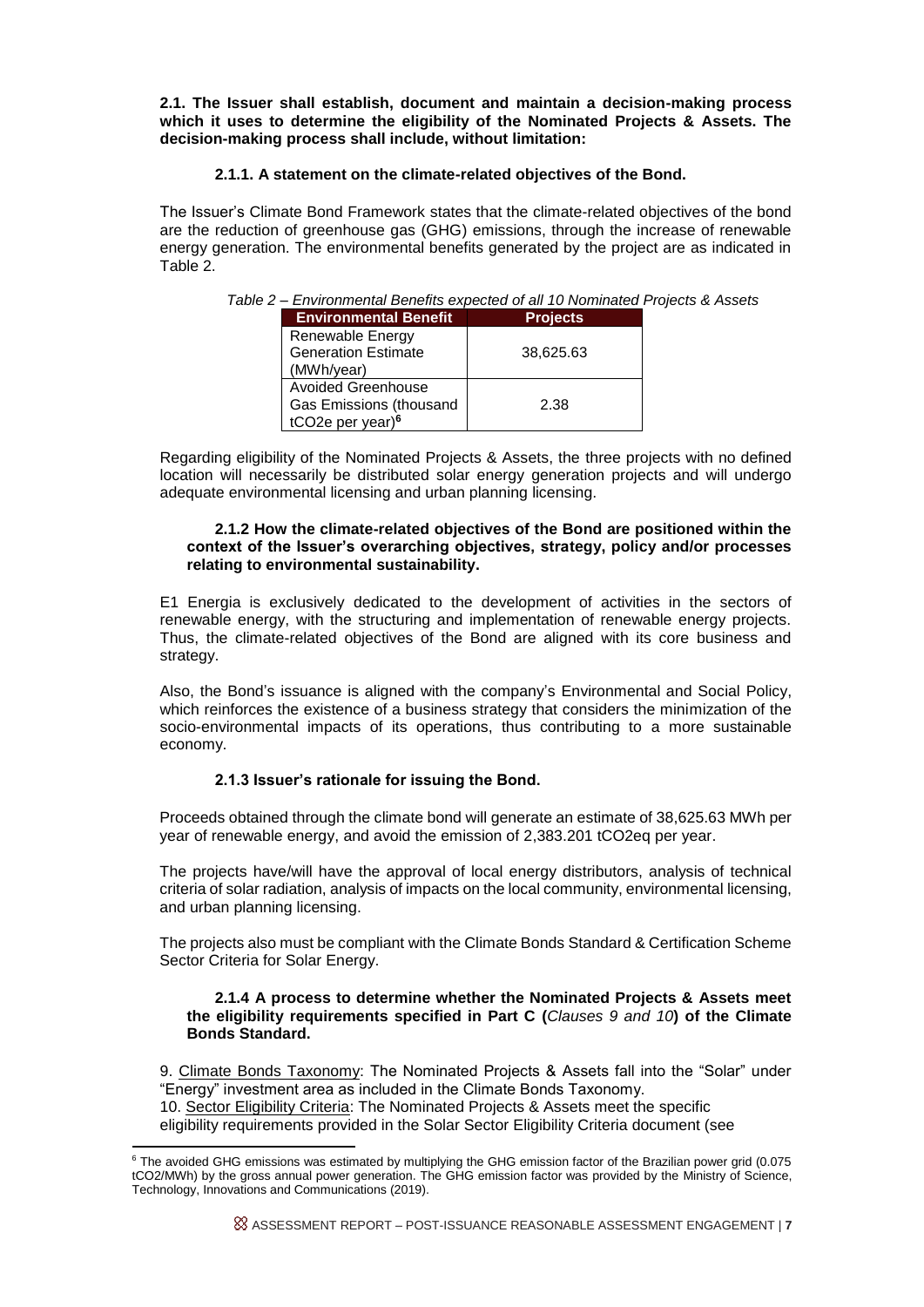section C).

As indicated in the bond's indenture and the Issuer's Climate Bond Framework, the Nominated Projects & Assets fall under CBI's clauses 9 and 10, as detailed above.

#### **2.2 Issuer should include under Clause 2.1 further aspects of the decision-making process, including:**

#### **2.2.1 Related eligibility criteria, including, if applicable, exclusion criteria or any other process, applied to identify and manage potentially material environmental, social or governance risks associated with the Nominated Projects & Assets.**

The Issuer's Climate Bond Framework limits the eligible projects to solar energy distributed generation projects, in compliance with the Climate Bonds Standard & Certification Scheme Sector Criteria for Solar.

The process also requires, in parallel, compliance with environmental licensing and urban planning licensing. For environmental licensing, the competent licensing body is identified, and the company provides a Project Characterization Report, in addition to other documents to be required depending on the competent licensing body in question and the characteristics of the project. Also depending on the agency involved and the characteristics of the project, it may be exempted from licensing.

E1 Energia also analyses the technical criteria of solar radiation. To this end, the company has a multidisciplinary team, which also carries out analysis of civil and environmental criteria, making studies such as the impact on the vicinities, waste management plan, and others that are required by the environmental agency.

After installation, the company monitors the operation of the projects, including power generation and solar irradiation measurement. The company takes responsibility for technical problems during operation and has a specific team for maintenance and repair for emergencies. To receive this type of complaint from customers, there are several service channels, such as e-mail and telephone. Furthermore, the company is responsible for the adequate final disposal of the solar panels at the end of their useful life.

#### **2.2.2 Green standards or certifications referenced in the selection of Nominated Projects & Assets.**

According to the Issuer, the Nominated Projects & Assets do not hold green certifications.

#### **2.2.3 The issuer shall assess that all proposed Nominated Projects & Assets to be associated with the Bond meet the documented objectives as stated under Clause 2.1.1 and are likely to conform to the relevant eligibility requirements under Part C of the Climate Bonds Standard.**

The Issuer's framework includes a statement on the climate-related objectives of the Bond and indicates that the projects must be compliant with the Climate Bonds Standard & Certification Scheme Sector Criteria for Solar Energy. The Nominated Projects & Assets fall in the 'Solar' classification under the 'Energy' head of the Climate Bonds Taxonomy.

SITAWI assessed the Nominated Projects & Assets under the Solar Energy Criteria of the Climate Bonds Standard, presented in section C. In our opinion, the bond is in conformance, in all material respects, with the Solar Energy Sectoral Criteria under the Climate Bonds Standard (Version 2.1).

In our opinion, the Issuance is in conformance, in all material respects, with the 'Process for Evaluation and Selection of Projects and Assets' portion of the Pre-Issuance Certification Checklist.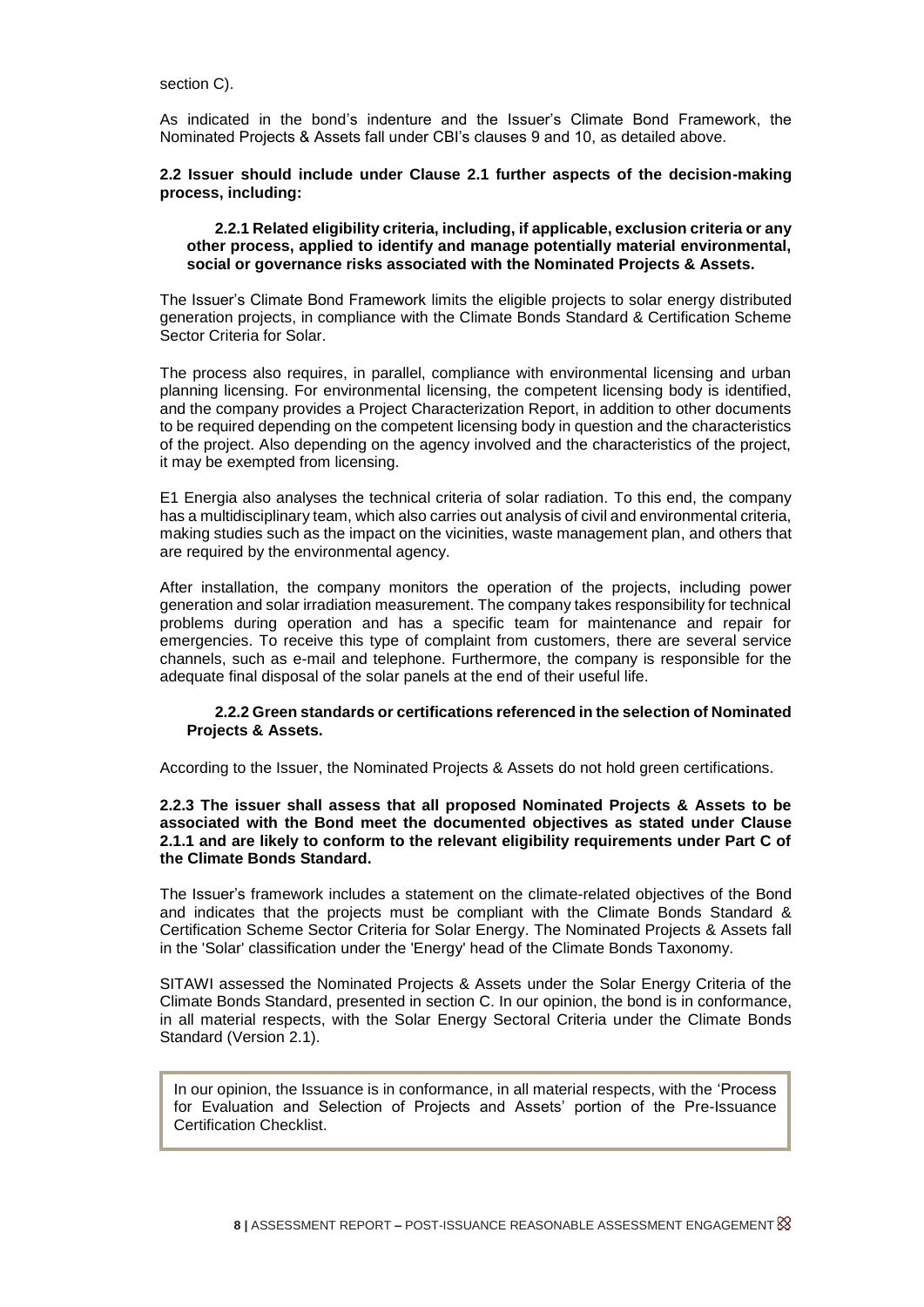#### 3. Management of Proceeds

**3.1 The systems, policies and processes to be used for management of the Net Proceeds shall be documented by the Issuer and disclosed to the Verifier, and shall include arrangements for the following activities:**

#### **3.1.1 The Net Proceeds of the Bond can be credited to a sub-account, moved to a sub-portfolio, or otherwise tracked by the Issuer in an appropriate manner and documented.**

According to the bond's indenture provided by the Issuer, the second tranche proceeds are being directed to three Special Purpose Vehicles (SPVs) associated with the green projects, namely Sky, Ipiranga, and MRS. The proceeds will be allocated by the end of October 2022.

#### **3.1.2 The balance of unallocated Net Proceeds can be managed as per the requirements in Clause 7.3.**

The Issuer's Climate Bond Framework includes a statement on unallocated Net Proceeds. According to that, the proceeds can be temporarily invested in low-risk daily liquidity financial instruments. The following are allowed as investments: (i) Treasury bills issued by the National Treasury; (ii) bank deposit certificates with daily liquidity issued by financial institutions; (iii) other fixed income instruments with daily liquidity and not linked to intensive activities in the emission of greenhouse gases. Proceeds will not be allocated to temporary investment instruments that include/invest/promote greenhouse gas-intensive projects.

#### **3.1.3 The earmarking process can be used to manage and account for funding to the Nominated Projects & Assets and enables estimation of the share of the Net Proceeds being used for financing and refinancing.**

As stated at the bond's indenture and in the Issuer's Climate Bond Framework, the funds raised through the Bond are being allocated directly to the projects' SPVs until its total expenditure, in order to guarantee its destination to the eligible projects and assets. The Bond's indenture has early maturity clauses in the event of allocation of the net proceeds other than the Nominated Projects & Assets.

In our opinion, the Bond is in conformance, in all material respects, with the 'Management of Proceeds' portion of the Pre-Issuance Certification Checklist.

#### <span id="page-9-0"></span>4. Reporting Prior To Issuance

**4.1 The Issuer shall prepare a Green Bond Framework and make it publicly available prior to Issuance or at the time of Issuance. The Green Bond Framework shall include, without limitation:**

**4.1.1 Confirmation that the Bonds issued under the Green Bond Framework are aligned with the Climate Bonds Standard. This may include statements of alignment with other applicable standards, such as the EU Green Bond Standard, the ASEAN Green Bond Standard, Chinese domestic regulations, Japanese Green Bond Guidelines, etc.**

**4.1.2 A summary of the expected use of proceeds, as defined under Clause 1.1, and the expected contribution of the relevant sectors or sub-sectors to the rapid transition required to achieve the goals of the Paris Climate Agreement.**

**4.1.3 A description of the decision-making process, as defined under Clause 2.1, with particular reference to the requirements in Clause 2.1.2.**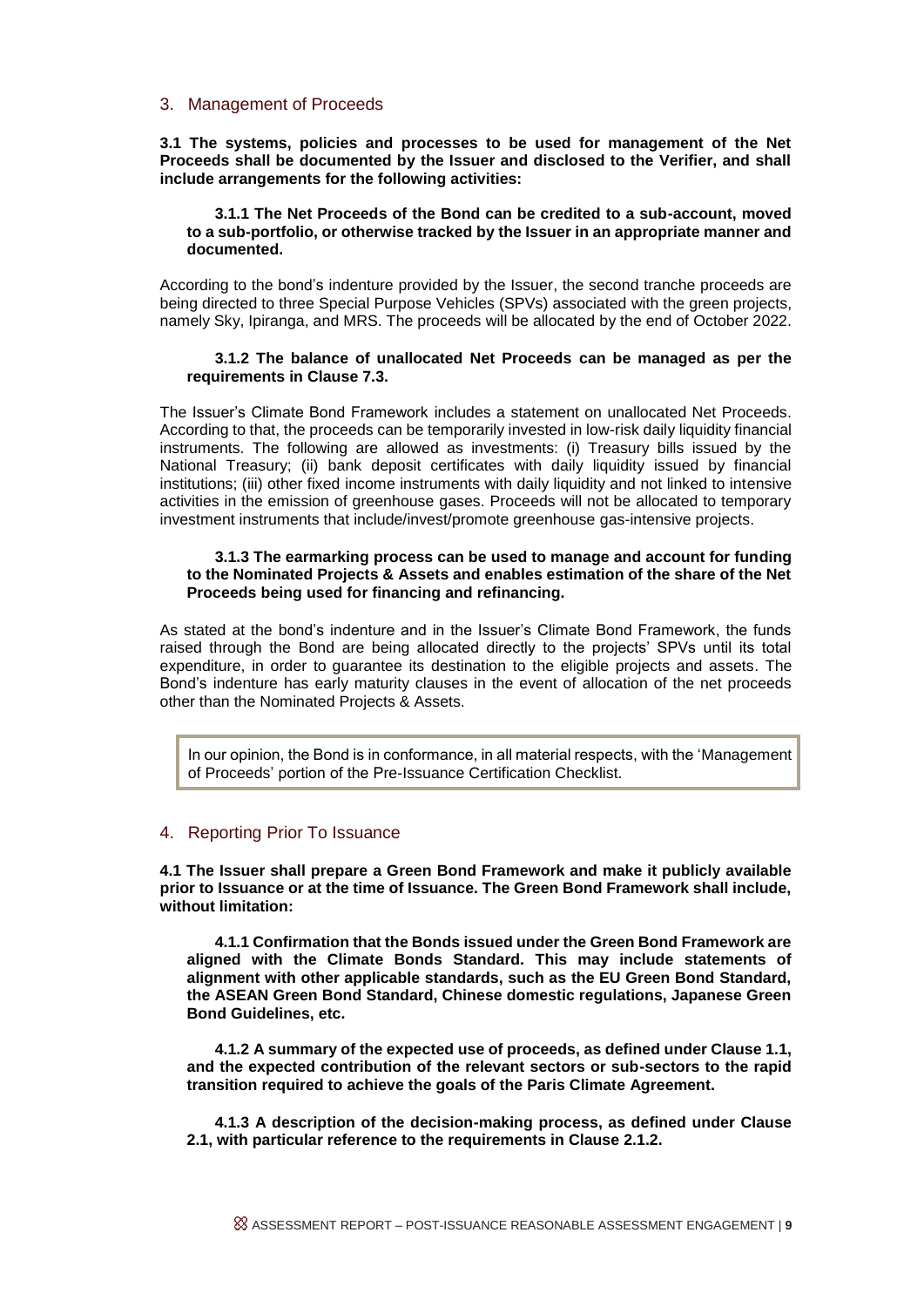**4.1.4 on the methodology and assumptions to be used for: confirming, where required by relevant Sector Eligibility Criteria, the characteristics or performance of Nominated Projects & Assets required to conform to the relevant eligibility requirements under Part C of the Climate Bonds Standard; and any other additional impact metrics that the issuer will define.**

**4.1.5 A summary of the approach to the management of unallocated Net Proceeds in accordance with Clause 3.1.**

**4.1.6 The intended approach to providing Update Reports to reaffirm conformance with the Climate Bonds Standard while the Bond remains outstanding.**

**4.1.7 The list of proposed Nominated Projects & Assets associated with the Bond and the investment areas, as provided in Clause 9.1, into which the Nominated Projects & Assets fall. Where there are limits on the amount of detail that can be made available about specific Nominated Projects & Assets, information shall be presented on the investment areas which the Nominated Projects & Assets fall into, provided in Clause 9.1, and the Issuer shall provide an explanation of why details on Nominated Projects & Assets is limited.**

**4.1.8 Where a proportion of the Net Proceeds are used for refinancing, an estimate of the share of the Net Proceeds used for financing and refinancing, and the relevant Nominated Projects & Assets or investment areas which may be refinanced. This may also include the expected look-back period for refinanced Nominated Projects & Assets.**

The Issuer's Climate Bond Framework declares alignment with Climate Bond Standard version 3.0, by the International Capital Markets Association (ICMA); a summary of the expected use of proceeds and the expected contribution of the relevant sectors or sub-sectors to the rapid transition required to achieve the goals of the Paris Climate Agreement; a description of the use of proceeds decision-making process; the characteristics or performance of Nominated Projects & Assets required to conform to the relevant eligibility requirements with the Solar Energy Criteria under the Climate Bond Standards; a summary of the approach to the management of unallocated Net Proceeds; the intended approach to providing update reports to reaffirm conformance with the Climate Bonds Standard while the Bond remains outstanding; the list of proposed Nominated Projects & Assets associated with the Bond and the investment areas, into which the Nominated Projects & Assets fall.

According to the Bond's indenture and the Issuer's Climate Bond Framework, the proceeds derived from the second tranche will be fully allocated to future expenses, which will be allocated up to 24 months after the Bond's issuance. The project will be operational after October 2022.

#### **4.2 The Issuer shall include in the Disclosure Documentation:**

Since the present assessment is being conducted after the Bond's issuance, which occurred on November 8th, 2021, none of the information listed on item 4.2 was included in the bond's indenture. They were, however, included in the Issuer's Climate Bond Framework**,** and are detailed below.

#### **4.2.1 The investment areas, as provided in Clause 9.1, into which the Nominated Projects & Assets fall.**

The Issuer's Climate Bond Framework indicates that the Nominated Projects & Assets fall into the 'Solar' classification under the 'Energy' head of the Climate Bonds Taxonomy.

#### **4.2.2 The intended types of temporary investment instruments for the management of unallocated Net Proceeds in accordance with Clause 7.3.**

The Issuer's Climate Bond Framework indicates the intended types of temporary investment instruments for the management of unallocated Net Proceeds.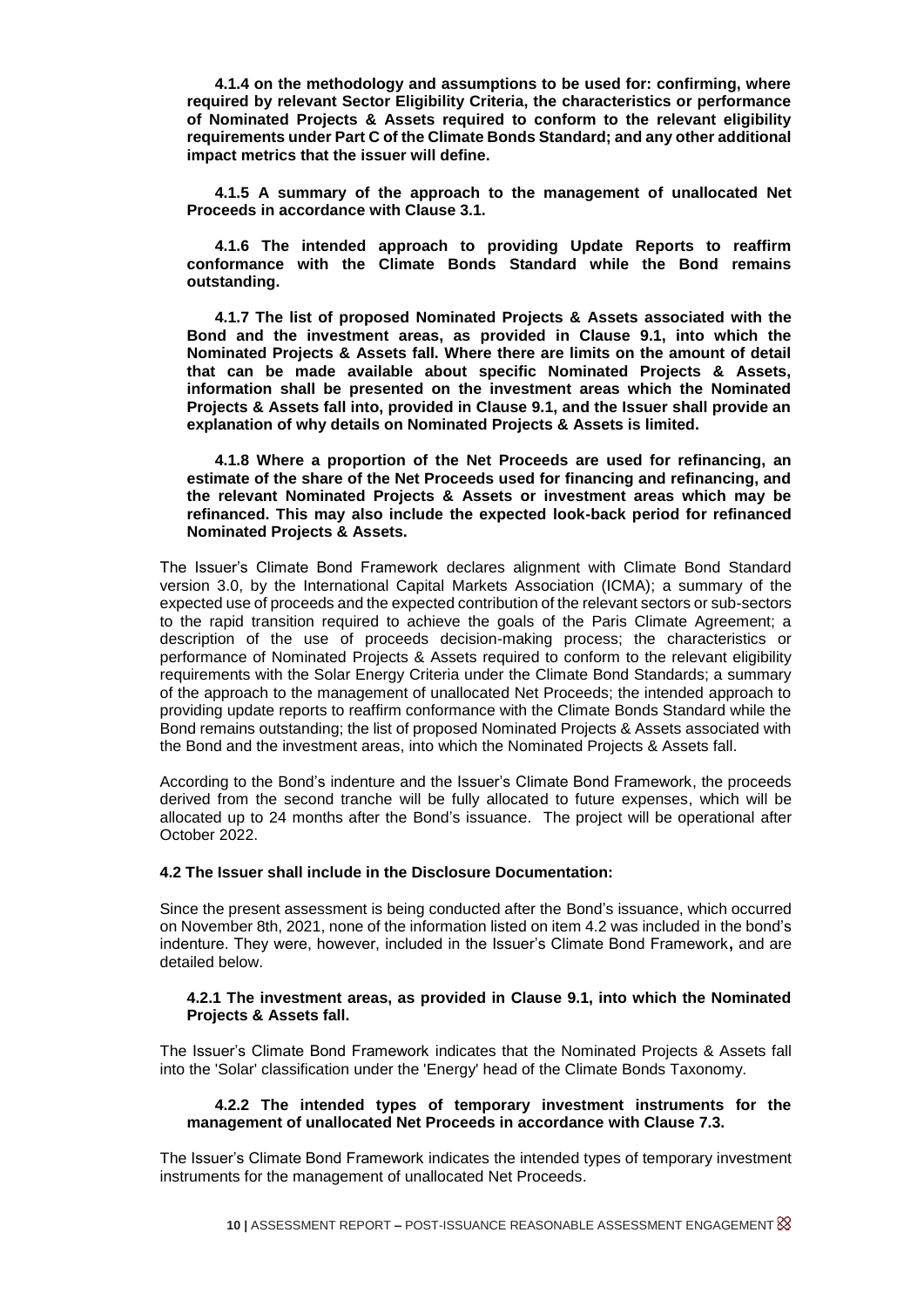#### **4.2.3 The Verifier engaged by the Issuer for the mandatory verification engagements.**

The Issuer's Framework mentions 'SITAWI Finanças do Bem' as the Verifier engaged by the Issuer for the mandatory verification engagements. Also, in the bond's indenture (Clause 2.5.3) is mentioned that 'SITAWI Finanças do Bem' will be responsible for a Post issuance verification to be completed within two years after the Bond's issuance.

#### **4.2.4 The intended approach to providing Update Reports to reaffirm conformance with the Climate Bonds Standard while the Bond remains outstanding, including the location of the published documents.**

According to Clause 2.5.2 of the bond's indenture, the Issuer is committed to monitoring and reporting annually financial and environmental information related to the projects. The Green Bond's pre-issuance Second-Party Opinion (SPO) will be shared with investors and will be available to the public.

According to the Issuer's Climate Bond Framework, they will disclose annually, on their website, the proceeds allocation on related projects and the environmental benefits' main indicators of the projects, namely the installed generation capacity and the amount of renewable energy generated and avoided GHG emissions. The Company will also report on environmental licensing status and project location.

# **4.2.5 The CBI Disclaimer provided in the Certification Agreement.**

The Issuer's Framework includes the CBI Disclaimer provided in the Certification Agreement.

In our opinion, the Bond is in conformance, in all material respects, with the 'Reporting Prior to Issuance' portion of the Post-Issuance Certification Checklist.

# **B. Post-Issuance Certification Checklist Assessment**

The following assessment is based on Part B of the Climate Bonds Standards Version 3.0, namely the Post-Issuance Requirements. It is organized according to the items listed in the Post-Issuance Certification Checklist<sup>7</sup> provided by CBI. Climate Bonds Standard Requirements are listed, followed by each requirement's factual findings. Each of the four sections (5. Use of Proceeds; 6. Process for Evaluation and Selection of Projects and Assets; 7. Management of Proceeds; 8. Reporting) is concluded with SITAWI's assessment conclusion.

# 5. Use of Proceeds

1

#### **5.1 The Net Proceeds of the Bond shall be allocated to the Nominated Projects & Assets**

Only the second tranche of the issuance are being used to finance CAPEX expenditures for solar energy generation projects, totalling BRL 69,700,000.00 (sixty-nine million, seven hundred thousand reais) - compared to BRL 130,000,000.00 (one hundred and thirty million reais) that was issued on November 8th, 2022. Therefore, the assessment only covers the analysis of the second tranche, labelled as green/climate.

The Bond's issuance indenture limits the allocation to distributed solar energy generation projects.

<sup>7</sup> [https://www.climatebonds.net/files/files/2021-04-13\\_Checklist\\_Post-issuance\\_Requirements\\_Standard-v\\_-3\\_0.docx](https://www.climatebonds.net/files/files/2021-04-13_Checklist_Post-issuance_Requirements_Standard-v_-3_0.docx)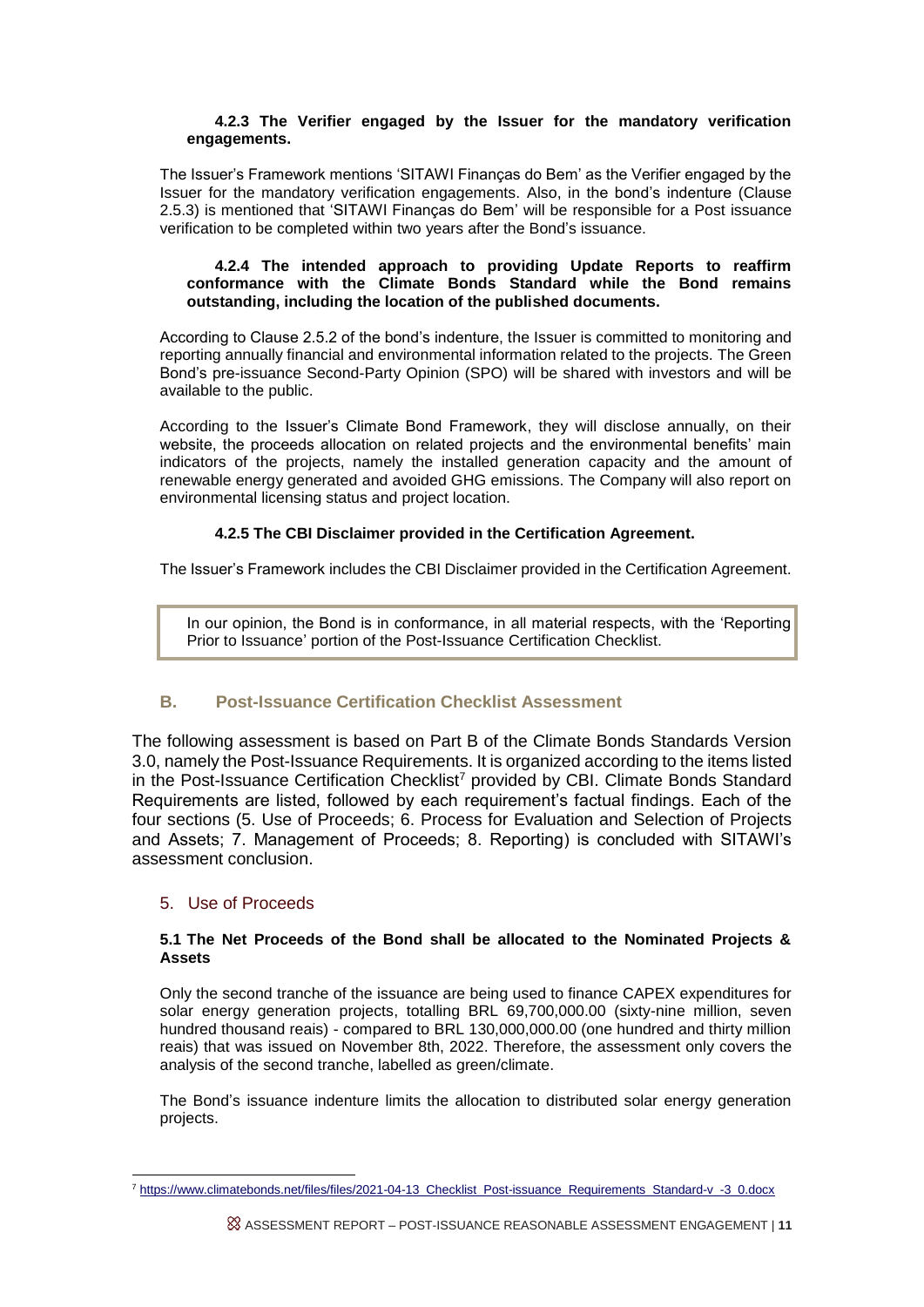#### **5.2 All Nominated Projects & Assets shall meet the documented objectives of the Bond as stated under Clause 6.1.1 and shall be in conformance with the requirements of Part C of the Climate Bonds Standard**

The Issuer's framework includes a statement on the climate-related objectives of the Bond, as defined in Clause 6.1.1. the Nominated Projects & Assets fall in the 'Solar' classification under the 'Energy' head of the Climate Bonds Taxonomy. SITAWI assessed the Nominated Projects & Assets under the Solar Energy Criteria of the Climate Bonds Standard, presented in section C. In our opinion, the bond is in conformance, in all material respects, with the Solar Energy Sectoral Criteria under the Climate Bonds Standard (Version 2.1).

**5.3 The Issuer shall allocate the Net Proceeds to Nominated Projects & Assets within 24 months of issuance of the Bond, or the Issuer shall disclose in post-issuance reporting as per clause 8.3 the estimated timeline for allocation of net proceeds to Nominated Projects & Assets. Net proceeds may be reallocated to other Nominated Projects & Assets at any time while the Bond remains outstanding.**

The Issuer estimates to allocate all proceeds by the end of 2022.

**5.4 Nominated Projects & Assets shall not be Nominated to other Certified Climate Bonds, Certified Climate Loans, Certified Climate Debt Instruments, green bonds, green loans or other labelled instruments (such as social bonds or SDG bonds) unless it is demonstrated by the Issuer that:**

**5.4.1. distinct portions of the Nominated Projects & Assets are being funded by different Certified Climate Bonds, Certified Climate Loans, Certified Climate Debt Instruments, green bonds, green loans or other labelled instruments or**

**5.4.2. the existing Certified Climate Bond, Certified Climate Loan or Certified Climate Debt Instrument is being refinanced via another Certified Climate Bond, Certified Climate Loan or Certified Climate Debt Instrument.**

The second tranche of the Bond was previously labelled as a green bond and received a Second Party Opinion by SITAWI. The same tranche of the bond is now applying for a Climate Bond Certification. The Nominated Projects & Assets have never been nominated for any other green/climate or analogous certification. Therefore, there is no risk of contamination of proceeds.

#### **5.5. Where a proportion of the Net Proceeds of the Bond are used for refinancing, the Issuer shall track the share of the Net Proceeds used for financing and refinancing and identify which Nominated Projects & Assets may be refinanced. This may also include the expected look-back period for refinanced Nominated Projects & Assets.**

According to financial statements provided by the Issuer, 100% of the Bond is being/will be used for future expenses to finance the green projects, estimated to occur by the end of 2022.

#### **5.6 The Net Proceeds of the Bond shall be tracked by the Issuer following a formal internal process which is documented in accordance with Clause 3.1.**

The Issuer will track the Net Proceeds of the bond through their allocation in the Special Purpose Vehicles (SPVs) associated with each one of the projects.

#### **5.7. The Net Proceeds of the Bond shall be no greater than the Issuer's total investment exposure or debt obligation to the Nominated Projects & Assets, or the relevant proportion of the total Market Value of the Nominated Projects & Assets which are owned or financed by the Issuer.**

The Bond was issued for 10 distributed solar energy generation projects for BRL 69.70 million. According to the Issuer's Framework, this value represents 80% of the project's total estimated costs (BRL 87.27 million).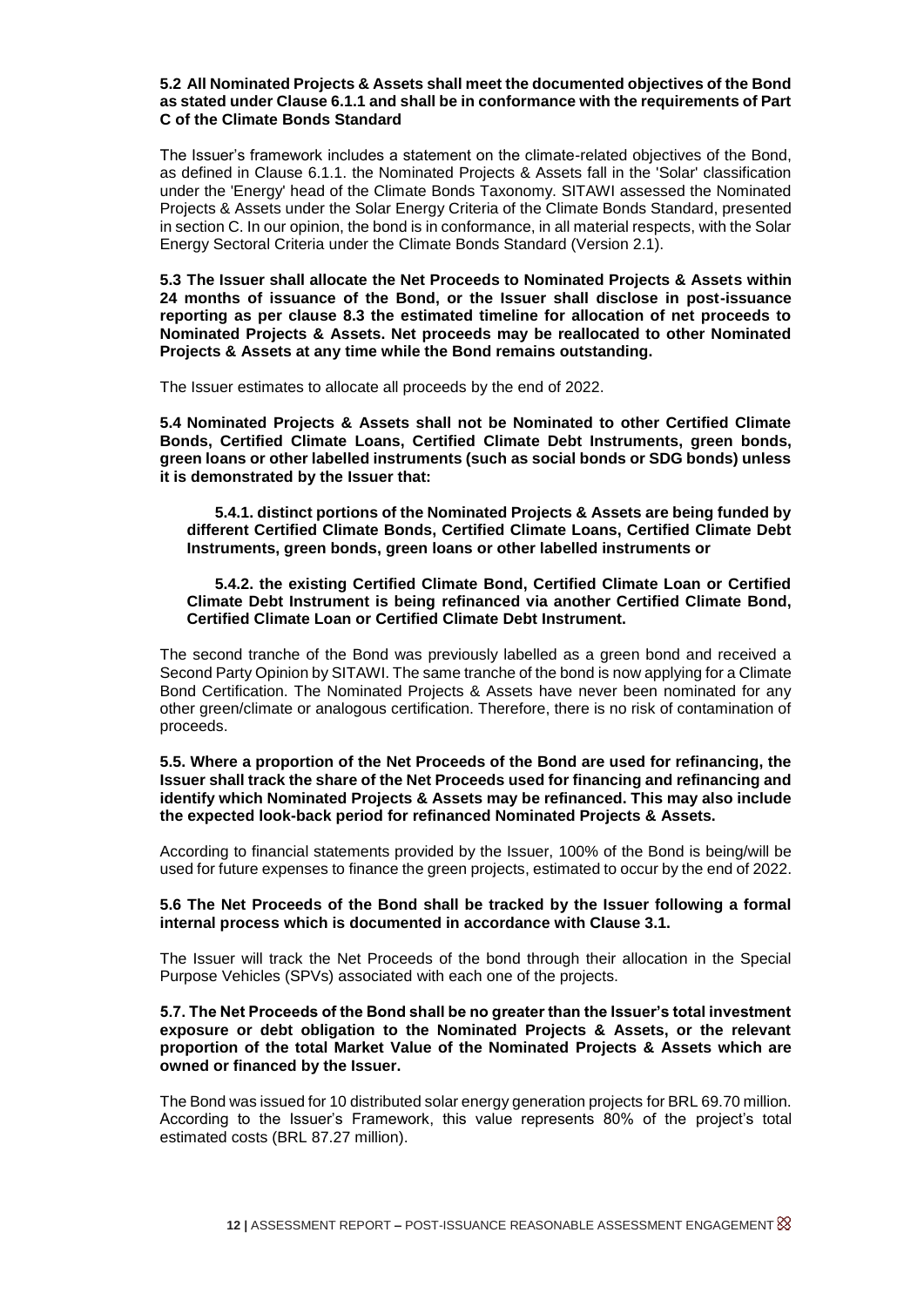**5.8. Additional Nominated Project & Assets may be added to, or used to substitute or replenish, the portfolio of Nominated Project & Assets as long as the additional Nominated Project & Assets are eligible under Part C of the Climate Bonds Standard and are consistent with the Bond's objective as set out in Clause 6.1.1.**

**5.8.1. Where additional Nominated Projects & Assets are covered by Sector Eligibility Criteria which were not included in the scope of either the Pre-Issuance Verification or the Post-Issuance Verification engagements, the Issuer shall engage a Verifier to provide a Verifier's Report covering at least the conformance of the additional Nominated Projects & Assets with the relevant Sector Eligibility Criteria under Part C of the Climate Bonds Standard.**

Of the 10 distributed solar energy generation projects, three are already in the prospection land phase, as presented below. The rest of them are in the construction or planning stage.

| <b>Project</b>                                               | <b>Installed</b><br>capacity<br>(MWp) | Location                   |
|--------------------------------------------------------------|---------------------------------------|----------------------------|
| SKY - SP (ELEKTRO) - USINA 1 - CARDOSO                       | 4.33                                  | Cardoso, São Paulo         |
| SKY - SP (ELEKTRO) - USINA 2 - ANDRADINA                     | 4.22                                  | Andradina, São Paulo       |
| IPIRANGA - PR (COPEL) - LOANDA                               | 2.59                                  | Loanda, Paraná             |
| IPIRANGA – RJ (LIGHT) – SEROPÉDICA                           | 2.56                                  | Seropédica, Rio de Janeiro |
| IPIRANGA – RS (CEEE) – GUAÍBA                                | 1.28                                  | Guaíba, Rio Grande do Sul  |
| IPIRANGA - SP (CPFL PAULISTA) - USINA 1 - PIACATU            | 2.59                                  | Piacatu, São Paulo         |
| IPIRANGA - SP (CPFL PAULISTA) - USINA 2 -<br><b>DUARTINA</b> | 1.32                                  | Duartina, São Paulo        |
| <b>MRS-MG (CEMIG)</b>                                        | 0.88                                  | Land in prospection        |
| <b>MRS – RJ (LIGHT)</b>                                      | 0.42                                  | Land in prospection        |
| $MRS - SP (EDP)$                                             | 0.34                                  | Land in prospection        |

*Table 4 – Projects' names, installed capacity and location*

The 3 remaining projects that do not have a defined location yet, will be necessarily a distributed solar energy generation project, falling under the same Sector Eligibility Criteria.

In our opinion, the Bond is in conformance, in all material respects, with the 'Use of Proceeds' portion of the Post-Issuance Certification Checklist.

## 6. Process for Evaluation and Selection of Projects and Assets

**6.1 The Issuer shall establish, document and maintain a decision-making process which it uses to determine the eligibility of the Nominated Projects & Assets. The decision-making process shall include, without limitation:**

#### **6.1.1 A statement on the climate-related objectives of the Bond.**

The environmental benefits generated by the project and the portion of these benefits attributed to the proceeds raised through the Bond's issuance of climate debentures are as indicated in Table 5.

| Table 5 – Environmental Benefits expected of all 10 Nominated Projects & Assets |                 |                     |
|---------------------------------------------------------------------------------|-----------------|---------------------|
| <b>Environmental Benefit</b>                                                    | <b>Projects</b> | <b>Bond portion</b> |
| Renewable Energy Generation Estimate<br>(GWh/year)                              | 38.625          | 30.9 (80%)          |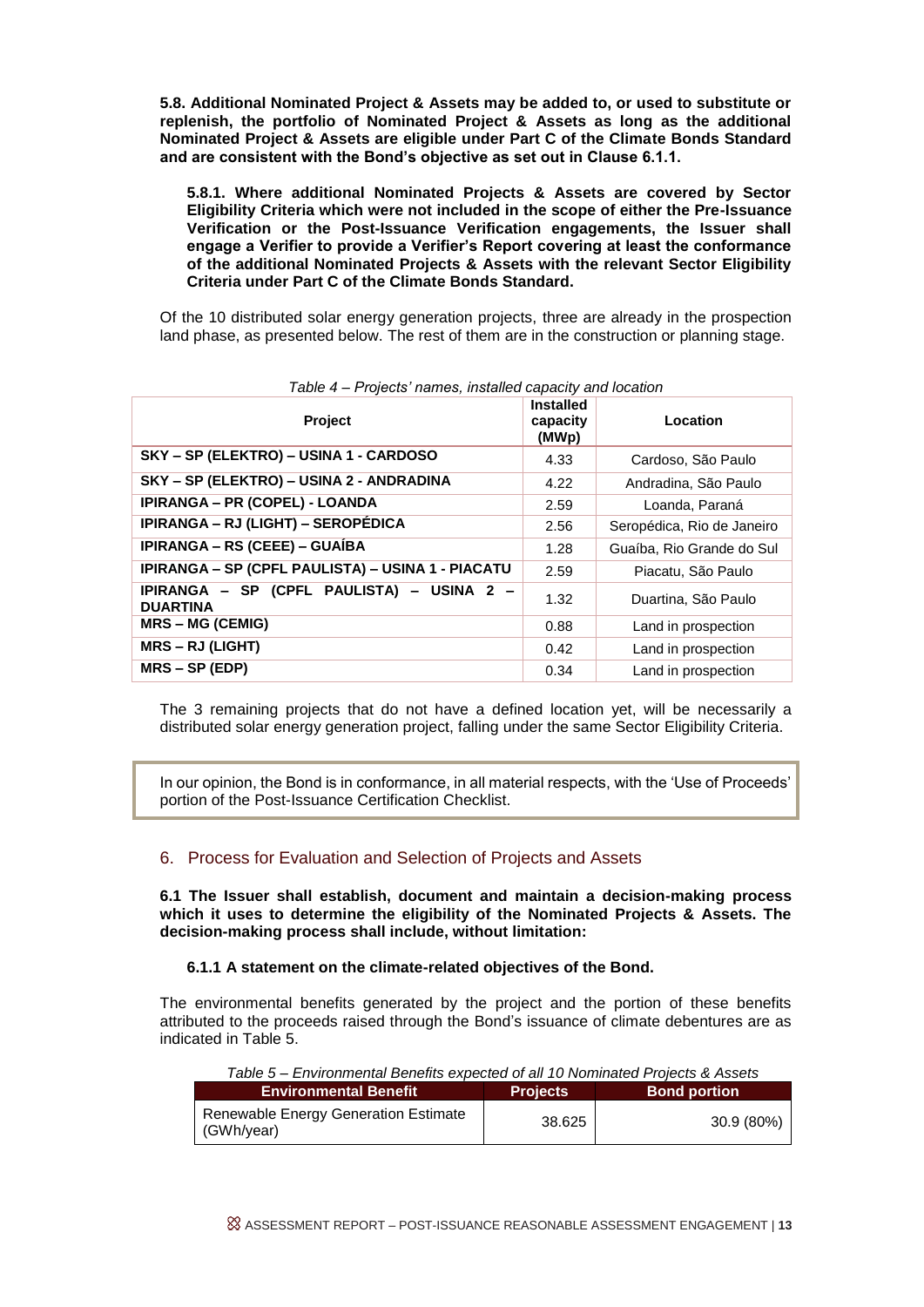Regarding eligibility of the Nominated Projects & Assets, the 3 projects with no defined location will necessarily undergo adequate environmental licensing and urban planning licensing.

#### **6.1.2 How the climate-related objectives of the Bond are positioned within the context of the Issuer's overarching objectives, strategy, policy and/or processes relating to environmental sustainability.**

E1 Energia is dedicated exclusively to the development of activities in the sectors of renewable energy, with the structuring and implementation of renewable energy projects. Thus, the climate-related objectives of the Bond are aligned with its core business and strategy.

## **6.1.3 Issuer's rationale for issuing the Bond.**

The Issuer's rationale for issuing the Bond is to finance the development of 10 distributed solar energy generation projects that will generate renewable energy, reducing carbon emissions.

#### **6.1.4 A process to determine whether the Nominated Projects & Assets meet the eligibility requirements specified in Part C (***Clauses 9 and 10***) of the Climate Bonds Standard.**

9. Climate Bonds Taxonomy: The Nominated Projects & Assets fall into the "Solar" under "Energy" investment area as included in the Climate Bonds Taxonomy. 10. Sector Eligibility Criteria: The Nominated Projects & Assets meet the specific eligibility requirements provided in the Solar Sector Eligibility Criteria document (see section C).

As indicated in the bond indenture, the Nominated Projects & Assets fall under CBI's clauses 9 and 10, above detailed.

## **6.1.5 Other information provided by the Issuer as described in Clause 2.2**

The process of selecting projects begins with the clients manifesting interest in the production and compensation of electric energy, and also includes approval by the local distribution concessionaire. The process is detailed below:

|  |  |                                                                                                                                                                                                                                   | Table 6 – Process for project selection, planning and implementation |
|--|--|-----------------------------------------------------------------------------------------------------------------------------------------------------------------------------------------------------------------------------------|----------------------------------------------------------------------|
|  |  | $\mathbf{r}$ , and the contract of the contract of the contract of the contract of the contract of the contract of the contract of the contract of the contract of the contract of the contract of the contract of the contract o |                                                                      |

|              | Stages of the project planning and implementation process                                                                                                                                                                                                                                                                                                                                              |
|--------------|--------------------------------------------------------------------------------------------------------------------------------------------------------------------------------------------------------------------------------------------------------------------------------------------------------------------------------------------------------------------------------------------------------|
| ✓            | <b>Client expresses interest</b>                                                                                                                                                                                                                                                                                                                                                                       |
| $\checkmark$ | The company presents a commercial proposal stipulating the amount of electricity that the<br>solar plant will have to generate to be compensated for the energy consumed by the<br>consumption units                                                                                                                                                                                                   |
| $\checkmark$ | The signing of the contract containing the amount referring to rent, which will represent the<br>totality of the consideration necessary to remunerate the company for making the<br>investments necessary for the construction and installation of the solar plant in full technical<br>operating and functioning conditions, as well as the occupation of the location where it will<br>be installed |
| $\checkmark$ | The parties additionally enter into an operation and maintenance services agreement (O&M<br>Agreement) to establish the terms and conditions under which the company shall operate and<br>maintain the solar plant                                                                                                                                                                                     |
| $\checkmark$ | Study and choice of land where the distributed generation system (DGS) will be built and<br>submission to the client of a sketch and a descriptive memorial of the respective property                                                                                                                                                                                                                 |
| $\checkmark$ | The client approves the land                                                                                                                                                                                                                                                                                                                                                                           |
| ✓            | The company submits title deeds or ownership of the chosen site to the client and the client<br>approves                                                                                                                                                                                                                                                                                               |

<sup>&</sup>lt;sup>8</sup> The avoided GHG emissions was estimated by multiplying the GHG emission factor of the Brazilian power grid (0.075 tCO2/MWh) by the gross annual power generation. The GHG emission factor was provided by the Ministry of Science, Technology, Innovations and Communications (2019).

1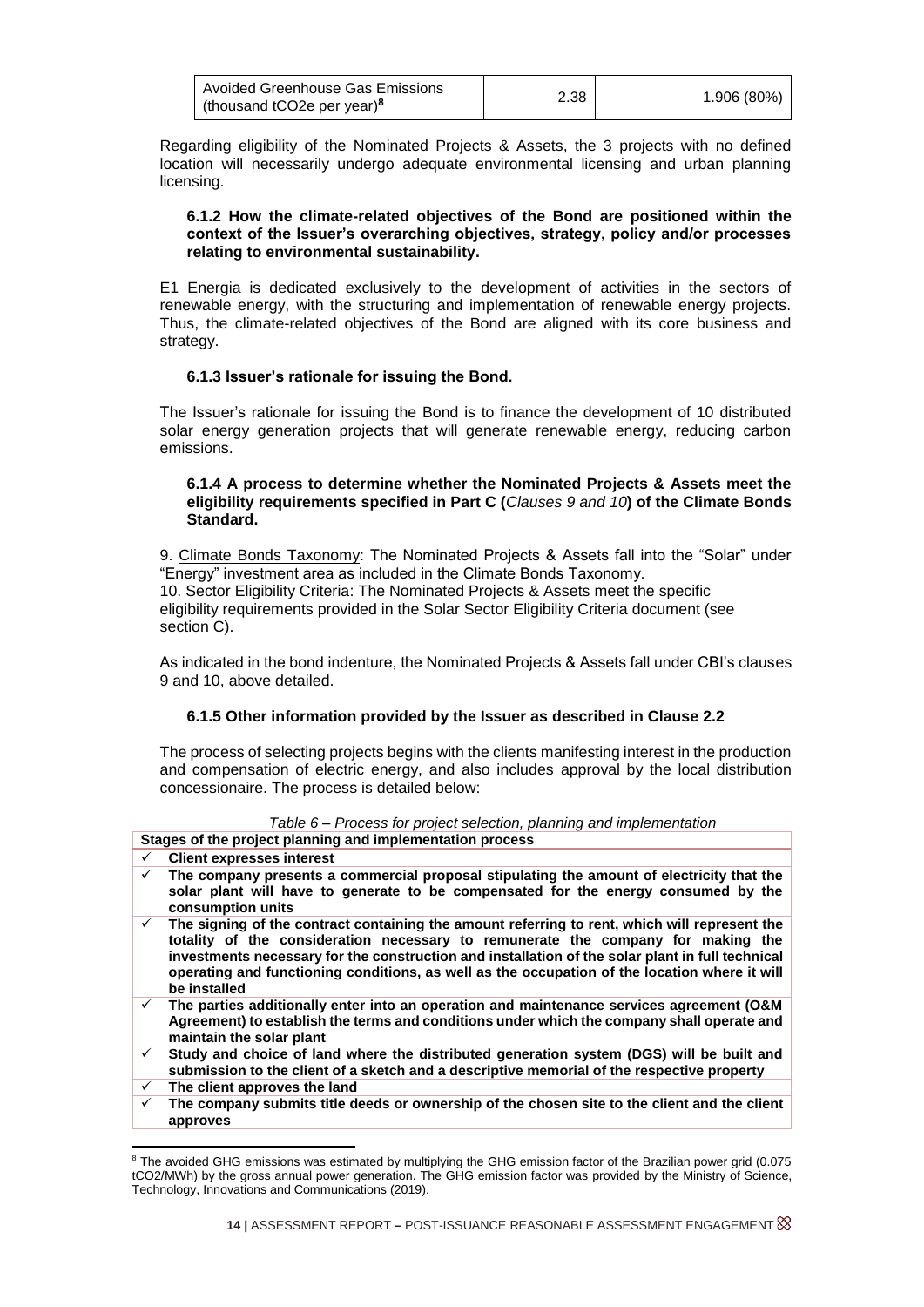- ✓ **The company prepares and submits to the client's approval the descriptive memorial, the project and the schedule for the construction of the DGS**
- ✓ **The client approves the descriptive memorial, the project and the implementation schedule presented**
- ✓ **Access to the local energy distributor is requested**
- ✓ **Issuing of an access permit by the local distributor**
- ✓ **Adequacy of the land, engineering services, labour and acquisition of materials and equipment**
- ✓ **Conclusion of the work**
- Inspection carried out by the distributor and approval (or not) of the plant
- ✓ **Connection and start-up**
- **Start of the compensation system**

The process also requires, in parallel, compliance with environmental licensing and urban planning licensing. For environmental licensing, the competent licensing body is identified, and the company provides a Project Characterization Report, in addition to other documents to be required depending on the competent licensing body in question and the characteristics of the project. Also depending on the agency involved and the characteristics of the project, it may be exempted from licensing.

E1 Energia also analyses the technical criteria of solar radiation. To this end, the company has a multidisciplinary team, which also carries out analysis of civil and environmental criteria, making studies such as the impact on the vicinities, waste management plan and others that are required by the environmental agency.

After installation, the company monitors the operation of the projects, including power generation and solar irradiation measurement. The company takes responsibility for technical problems during operation and has a specific team for maintenance and repair for emergency situations. To receive this type of complaint from customers, there are several service channels, such as e-mail and telephone. Furthermore, the company is responsible for the adequate final disposal of the solar panels at the end of their useful life.

In our opinion, the Issuance is in conformance, in all material respects, with the 'Process for Evaluation and Selection of Projects and Assets' portion of the Post-Issuance Certification Checklist.

#### 7. Management of Proceeds

#### **7.1 The Net Proceeds of the Bond shall be credited to a sub account, moved to a subportfolio or otherwise identified by the Issuer in an appropriate manner, and documented.**

The proceeds raised through the climate bond's issuance are being used for future expenses. It is being directed to the SPVs associated with the specific projects.

#### **7.2 The Issuer of the Bond shall maintain the earmarking process to manage and account for allocation of Net Proceeds to the Nominated Projects & Assets as described in Clause 3.1.3**

As stated at the Bond's indenture, the funds raised through the second trnahce of the bond will be allocated directly to the projects' SPVs until its total expenditure, to guarantee its exclusive direction for the project.

**7.3 While the Bond remains outstanding, the balance of the tracked Net Proceeds shall be reduced by amounts allocated to Nominated Projects & Assets. Pending such allocations to Nominated Projects & Assets, the balance of unallocated Net Proceeds shall be:**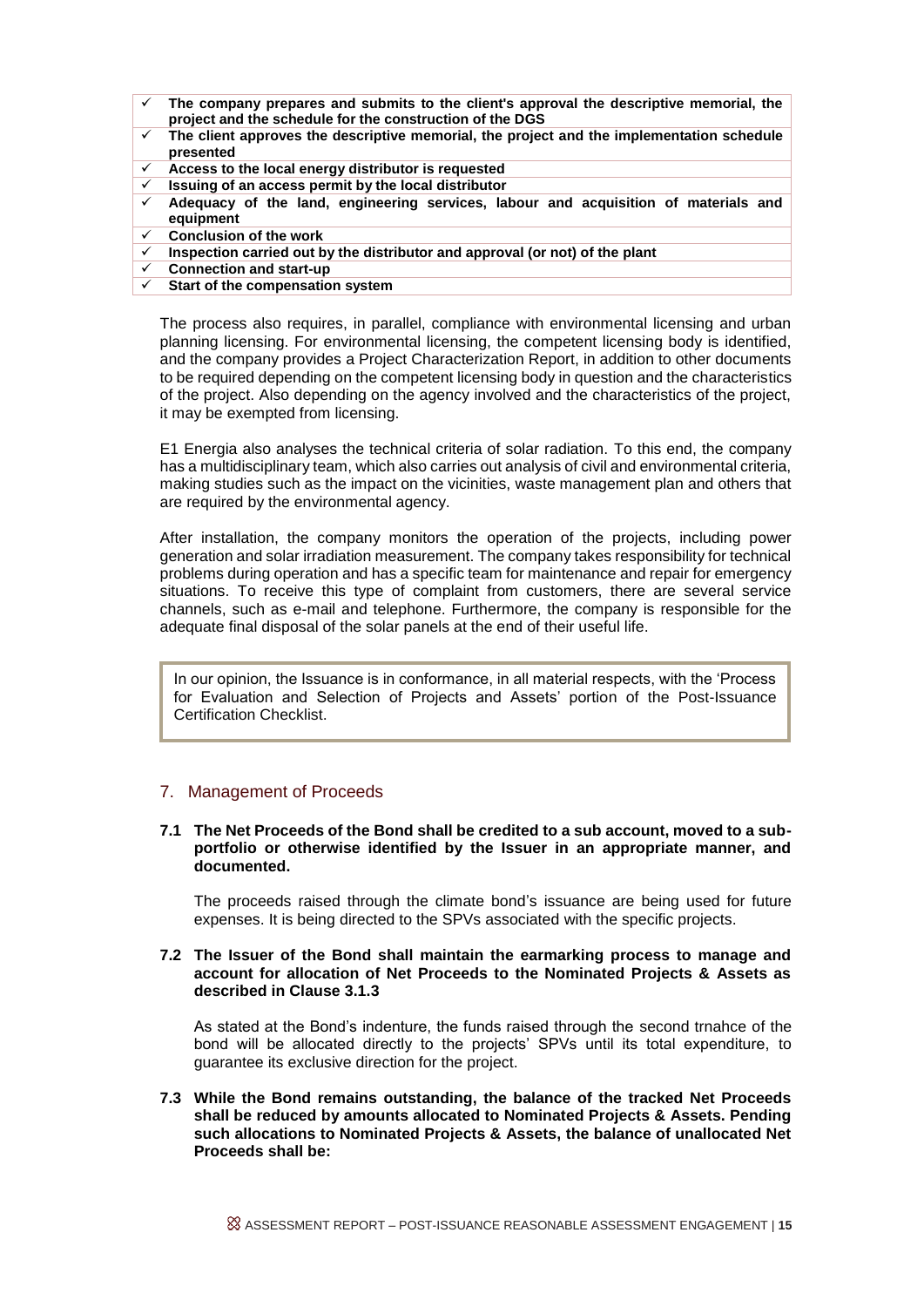- **7.3.1 Held in temporary investment instruments that are cash, or cash equivalent instruments, within a Treasury function; or**
- **7.3.2 Held in temporary investment instruments that do not include greenhouse gas intensive projects which are inconsistent with the delivery of a low carbon and climate resilient economy; or**

#### **7.3.3 Applied to temporarily reduce indebtedness of a revolving nature before being redrawn for investments or disbursements to Nominated Projects & Assets.**

The unallocated net proceeds will be invested in low-risk daily liquidity financial instruments. The following are allowed as investments: (i) Treasury bills issued by the National Treasury; (ii) bank deposit certificates with daily liquidity issued by financial institutions; (iii) other fixed income instruments with daily liquidity and not linked to intensive activities in the emission of greenhouse gases. Proceeds will not be allocated to temporary investment instruments that include/invest/promote greenhouse gas-intensive projects.

In our opinion, the Bond is in conformance, in all material respects, with the 'Management of Proceeds' portion of the Post-Issuance Certification Checklist.

#### 8. Reporting

- **8.1 The Issuer shall prepare an Update Report at least annually while the Bond remains outstanding.**
- **8.1.1 The Update Report shall be made available to holders of the Bond and to the Climate Bonds Standard Board.**
- **8.1.2 The Update Report shall be made available to the public.**
- **8.1.3 The Issuer should provide an Update Report to holders of the Bond on a timely basis in case of material developments.**

The Issuer commits to monitor and report financial and environmental information related to the projects annually.

The Green Bond's pre-issuance Second Party Opinion (SPO) was shared with investors and the public.

E1 Energia will disclose annually, on its website or in a specific report, the allocation of proceeds on the related projects and the impact indicators of the projects, namely the amount of renewable energy generated and avoided GHG emissions. The Issuer will also report on environmental licensing status and project location. The Bond's issuance commitments will be verified by SITAWI within 24 months.

#### **Note: from the Climate Bond Certification Standard version 3.0, page 16: Issuers seeking Certification of bonds, loans or other debt instruments which have already been issued or closed, and were not Certified at the pre-issuance stage, need to prepare a Green Bond Framework (see Clause 4.1) and meet all of the Post-Issuance Requirements to receive Certification under the Climate Bonds Standard.**

The Issuer developed a Climate Bond Framework, and the document was analysed by SITAWI. The conclusions are presented above, on item  $4.1$ , and in our opinion, Framework is in conformance, in all material respects, with the Climate Bond Standard 3.0 requirements.

In our opinion, the Bond is in conformance, in all material respects, with the 'Reporting' portion of the Post-Issuance Certification Checklist.